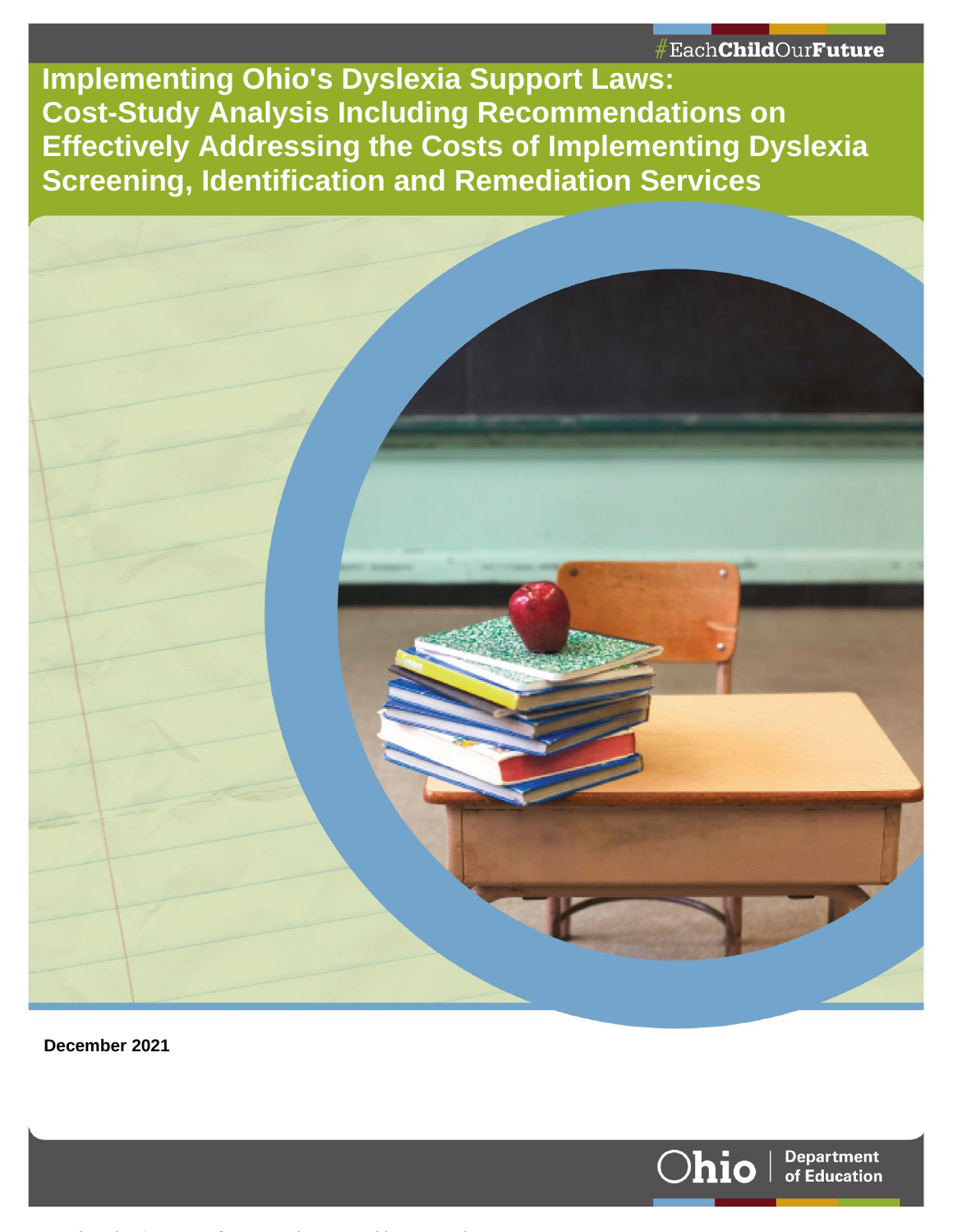# OVERVIEW

The 133rd Ohio General Assembly passed legislation regarding the screening of and intervention for children with dyslexia effective April 12, 2021. House Bill 436 called for the formation of an Ohio Dyslexia Committee to:

- Develop a guidebook regarding best practices and methods for universal screening, intervention and remediation for children with dyslexia and dyslexic tendencies using a multi-sensory structured literacy program, and
- Prescribe the number of clock hours that is not less than six hours and not more than eighteen clock hours for dyslexia-related professional development for educators.

The Ohio Dyslexia Committee has been meeting once a month since May 2021 and will have a final draft of the guidebook to present to the State Board of Education in January 2022.

Central to House Bill 436 is the requirement for universal screening, followed by progress monitoring, diagnostic assessments and evidence-based intervention for students who are identified as at risk for dyslexia. School districts in Ohio are required to administer universal screening in grades kindergarten through three for dyslexia in the 2022-2023 school year. After 2023, universal screening will be administered to all kindergarten students from 2023 onward.

In addition, House Bill 436 requires the Department to submit a report with recommendations, based on a coststudy analysis, to the General Assembly by Dec. 31, 2021. The requirement for this cost study and focus of this report is described in House Bill 436 as follows:

*SECTION 4. (A)(1) The Department of Education shall select not more than four school districts that have implemented dyslexia screening, identification, and remediation services similar to those prescribed by sections 3319.077, 3319.078, and 3323.251 of the Revised Code and analyze the financial costs incurred by the districts to implement those services.*

*(2) The Department may select a community school established under Chapter 3314. of the Revised Code or a chartered nonpublic school instead of one school district for the purposes of the study prescribed under this section.*

*(3) The Department may request the assistance of any educational institution or association for information or data the Department determines necessary to complete the study prescribed by this section. To the extent possible, an institution or association shall comply with the Department's request.*

*(B) Not later than December 31,2021, the Department shall submit to the General Assembly, in accordance with section 101.68 of the Revised Code, a report based on the analysis conducted under division (A) of this section and make recommendations regarding how to effectively address the costs of implementing dyslexia screening, identification, and remediation services. The Department may include in the report any other information or data that the Department determines appropriate.*

To ascertain the financial costs incurred by school districts to implement universal screening, identification and remediation services for improving outcomes of students with dyslexia, House Bill 436 requires the Department complete a cost analysis of those processes and services and make recommendations on effectively addressing those costs. The Department sought the expertise of Dr. Julie Morrison, a Professor in the School Psychology Program at the University of Cincinnati, to conduct a cost study analysis using four districts. Dr. Morrison was the Lead Evaluator for Ohio's 2012 Dyslexia Pilot Project, which involved an analysis of the costeffectiveness of universal screening, identification and intervention for students with, or at risk for, dyslexia (Morrison et al., 2018). Dr. Morrison is a member of the Joint Committee on Standards in Educational

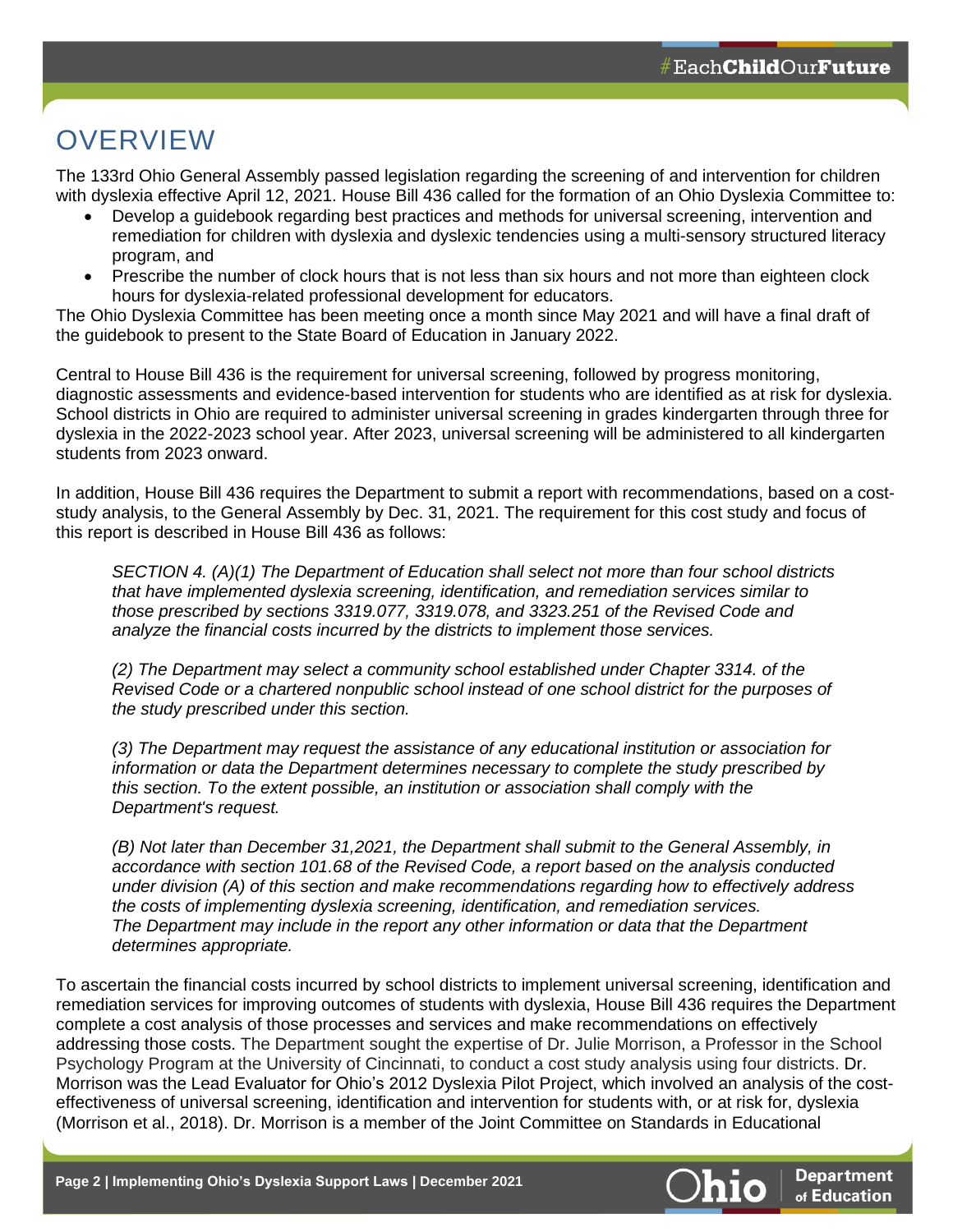Evaluation (JCSEE) representing the National Association of School Psychologists and currently serves as the Vice Chair of the JCSEE. Her book, co-authored with Dr. Anna Harms, *Advancing Evidence-based Practice through Program Evaluation: A Practical Guide for School-based Professionals*, was published in 2018 by Oxford University Press. The detailed cost-study analysis is outlined in the appendix attached to this report.

# IDENTIFICATION OF FOUR MODEL DISTRICTS

House Bill 436 required the Department to conduct a cost analysis of not more than four districts that have implemented dyslexia screening, identification and remediation services aligned to the requirements of Ohio's dyslexia support laws<sup>1</sup>. Using the analysis, the Department was directed to make recommendations regarding how schools can effectively address the financial costs incurred to implement those services. The four districts selected for the cost study were Clermont Northeastern Schools, Cincinnati Public Schools, Marysville Exempted Village School District and Upper Arlington City Schools. These districts were selected to illustrate the range of costs that may occur based on the varying district needs across the state of Ohio. The following is a brief synopsis regarding each school's selection:

- Clermont Northeastern Schools was selected because in 2020 they were awarded a Comprehensive State Literacy Development grant<sup>2</sup> to develop a multi-tiered system of support for reading instruction, guided by the science of reading pedagogy and a structured literacy approach to reading instruction and intervention.
- Cincinnati Public Schools was selected based on their past participation in the [Dyslexia Pilot Project](https://education.ohio.gov/Topics/Special-Education/Students-with-Disabilities/Specific-Learning-Disability/Dyslexia-Pilot-Project) which was established by House Bill 96 of the 129<sup>th</sup> Ohio General Assembly in 2011. House Bill 96 sought to evaluate the effectiveness of early screening and reading intervention for children at risk for reading failure including those students exhibiting risk factors associated with dyslexia. Cincinnati Public school buildings Mount Washington Elementary and Pleasant Ridge Elementary were used as individual models in the cost analysis. The two schools in this cost study report also participated in the [State Systemic Improvement Plan: Early Literacy pilot.](https://education.ohio.gov/getattachment/Topics/Special-Education/Early-Literacy/Ohio-Part-B-SSIP-Phase-III-Year-4-Report.pdf.aspx?lang=en-US) The pilot provided professional development for teachers to build their knowledge of components of structured literacy. The pilot also provided a building level assessment to identify whether there was a strong multi-tiered system in place to address struggling readers.
- Marysville Exempted Village Schools was selected because they were awarded a Comprehensive State Literacy Development federal grant for middle and high school, and their existing implementation of screening, intervention and remediation measures aligned to and even surpassed the requirements in Ohio's dyslexia support laws.
- Upper Arlington City Schools was selected because of its developed capacity for early identification and intervention for students with dyslexia in response to the advocacy of a parent group formed within the district in 2011.

Although four districts were selected for the cost analysis, five models in total were used in the study.



<sup>1</sup> Ohio's Dyslexia Support Laws include the following statutes: [Dyslexia screening measures](http://codes.ohio.gov/orc/3323.251) [\(](http://codes.ohio.gov/orc/3323.25v2)[ORC](https://codes.ohio.gov/ohio-revised-code/section-3323.251)  [3323.251](https://codes.ohio.gov/ohio-revised-code/section-3323.251)[\),](http://codes.ohio.gov/orc/3323.25v2) [professional development for identifying dyslexia and instructing students with dyslexia](http://codes.ohio.gov/orc/3319.077) [\(ORC 3319.077\),](http://codes.ohio.gov/orc/3319.077.v1) [a](https://codes.ohio.gov/orc/3319.078)  [multi-sensory structured literacy certification process](https://codes.ohio.gov/orc/3319.078) [for teachers \(ORC 3319.078\)](https://codes.ohio.gov/orc/3319.078) and [the Ohio Dyslexia](http://codes.ohio.gov/orc/3323.25v2)  [Committee](http://codes.ohio.gov/orc/3323.25v2) [\(ORC 3323.25\).](http://codes.ohio.gov/orc/3323.25v2)

<sup>&</sup>lt;sup>2</sup> The activities in the cost study took place one school year before the Comprehensive Literacy State Development grant was awarded to Ohio public school districts.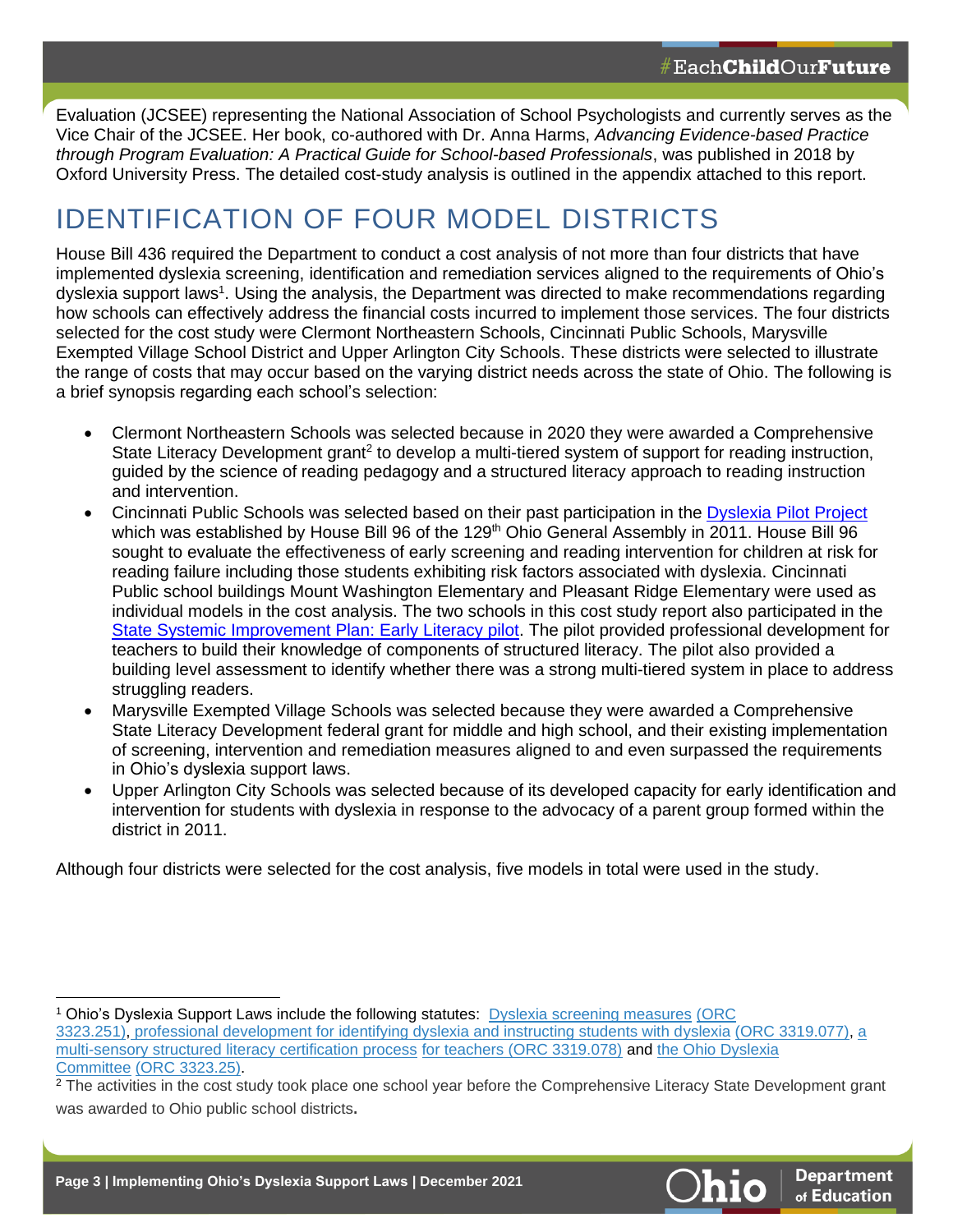# RECOMMENDATIONS TO EFFECTIVELY ADDRESS DYSLEXIA SUPPORT LAWS IMPLEMENTATION COSTS

The purpose of the cost analysis was to determine the financial costs incurred by school districts to implement universal screening, identification and remediation services that comply with Ohio's dyslexia support laws. The costs identified in the analysis are illustrative of the funding that may be needed to build the capacity to implement each model at other Ohio elementary schools. The findings of this analysis inform the following five recommendations for the implementation of a multi-tiered system of assessment and intervention supports for students at risk for dyslexia. The recommendations below align with the overall order of how each process might occur, starting with universal screening through consideration of special education services, if needed. Costs associated with each of these recommendations are outlined in the next section. It is important to note that there is not an exclusive cost estimate for each of the five elements outlined below. Costs associated with universal screening and strengthening core reading instruction are analyzed separately, as they will apply to all children; however, the costs associated with diagnostic assessments, progress monitoring and special education services were combined, as they will apply only to children who are determined to have, or be at risk for, dyslexia.

- **1. Employ Universal Screening with Brief, Short-Cycle Assessments:** Ohio's dyslexia support laws require school districts to administer universal screening in grades kindergarten through three for dyslexia in the 2022-2023 school year. After 2023, universal screening will be administered to all kindergarten students from 2023 onward. Universal screening with brief, short-cycle assessments of academic skill fluency is foundational to the early identification of reading difficulties. Universal screening is used to identify students in need of additional diagnostic assessment and intervention. Universal screening data can be used as a barometer of the overall effectiveness of the school's core reading and literacy curriculum and instruction.
- **2. Invest in Strengthening Core Reading and Literacy Curriculum:** In order to reduce the number of students who will need targeted and individualized intervention, it is recommended that districts strengthen the core curriculum around reading instruction. Investment in strengthening the core literacy curriculum and instruction is warranted in instances in which greater than one in five students are demonstrating some risk of reading difficulty. Although 40% of young students will find learning to read relatively easy with broad instruction, research indicates another 40% to 50% of students will require explicit, systematic and sequential instruction to become proficient readers (Van Der Heyden & Hasbrouck, 2021). Effective core instruction based on the science of reading pedagogy and a structured literacy approach to reading instruction is especially critical in schools serving high proportions of struggling readers, English learners or students who are economically disadvantaged and may not have had access to a high-quality preschool education (Cirino et al., 2009; Wanzek et al., 2016). Four of the five models in the cost study committed significant financial resources to improve the effectiveness of their school's core curriculum and instruction. See the Appendix for details of materials and training purchased for each of the models.
- **3. Use Diagnostic Assessment Data to Match Students to Evidence Based Targeted Interventions:** Ohio dyslexia support laws require school districts to monitor the progress of each at-risk student identified through a tier one, universal screener for up to six weeks and to then administer a tier two dyslexia screening measure if no progress is observed. In alignment with the law, one of the models in the cost study administered intervention-based diagnostic assessments to students found to be at elevated risk of reading failure based on the universal screening results. The model then went one step further than the law requires and used the intervention-based diagnostic assessments to match students to evidence-based targeted interventions that directly align to the individual specific needs of the student. This practice is key to the early identification and remediation of reading difficulties. Findings from the evaluation of Ohio's Dyslexia Pilot Project highlighted the cost savings of providing

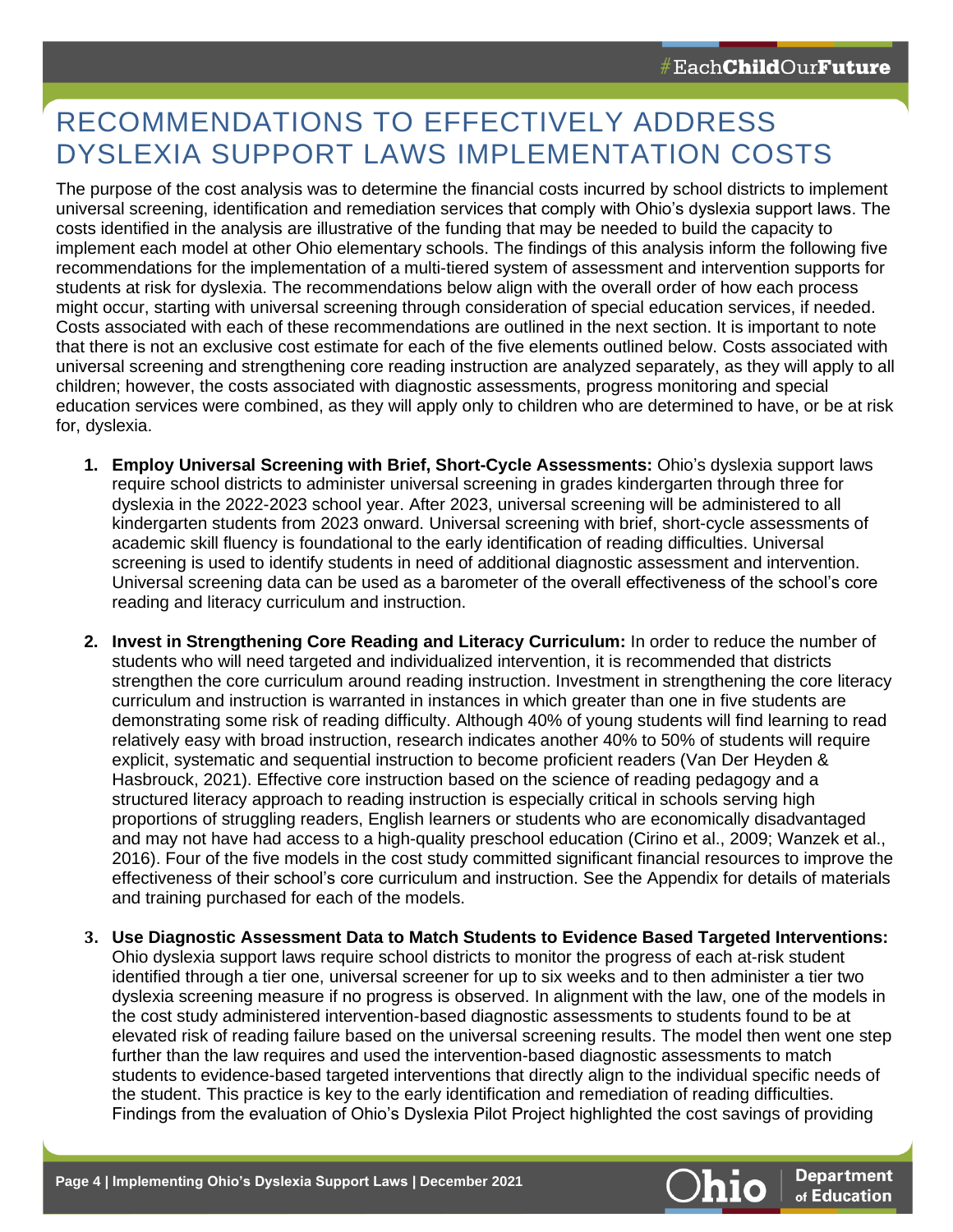targeted intervention to reduce students' risk for reading failure and the need for more costly, intensive, individualized intervention (Morrison et al., 2020).

- **4. Apply Progress Monitoring:** Ohio's dyslexia support laws require school districts to monitor the progress of each at-risk student identified through a tier one, universal screening measure for up to six weeks. Progress monitoring a student's response to intervention using brief, short-cycle assessments of academic skill fluency is central to ensuring the intervention provided is compatible and sufficient in intensity/dosage to effectively address the student's specific academic skill needs. Progress monitoring ensures each individual learner receives an intervention that addresses his or her specific skill needs.
- **5. Consider Special Education Services only after Intensive, Individualized Interventions Fail:** An individual student's response to intensive, individualized intervention serves as the basis for determining whether a student's unique learning needs can be remediated with intervention or whether the successful elements of the intervention should serve as the basis for specially designed instruction safeguarded through special education services. All five models used evidence of a sustained lack of adequate progress in response to intensive, individualized intervention and/or data indicating the student could only make gains with highly intensive, individualized interventions to determine a student's eligibility for special education services. Two of the five models also included a clinical diagnostic assessment to supplement their special education eligibility decision making.

# COST SUMMARY

The passage of dyslexia support laws signals Ohio's commitment to ensuring all students become proficient readers – while acknowledging that greater investment is needed to help schools build the capacity to support students with or at risk for dyslexia. Compelling evidence from a convergence of reading research indicates that approximately 95% of all students, including students with dyslexia, can achieve literacy skills at or approaching grade level within a proactive system of screening and early intervention (Torgesen, 2007; Vellutino & Fletcher, 2005).

Costs associated with each of the five recommendations have been analyzed. Costs vary from district to district, depending upon their selection of screening and intervention measures, progress monitoring procedures, and average salary bands of the designated professionals who implemented these procedures. As such, it may not be appropriate to apply these costs uniformly across all Ohio districts. This report includes the total costs for the four districts (See Table 6). Accompanying this report is an Appendix, which provides more detail regarding the specific components associated with the costs for each of the models. Costs are reported per 100 students for both universal screening and strengthening core reading instruction as those apply to all students; costs associated with targeted and intensive intervention are per student, as those only apply to students determined to have, or be at risk for, dyslexia. The total costs for supporting students at risk will vary according to the proportion of students within the district that require additional screening and intensive supports. Therefore, while it may be appropriate to extrapolate the cost of universal screening across all students and districts, the costs for targeted and intensive intervention for the state cannot be easily determined.

### **Cost to Employ Universal Screening with Brief, Short-Cycle Assessments**

This cost-study analysis of four districts (five model sites) revealed varying costs of screening, identification and remediation of students with dyslexia or exhibiting dyslexic characteristics. The total cost of implementing a universal screening process per 100 students ranged between \$3,675.70 (Upper Arlington) and \$13,095.70 (Marysville). Screening costs were estimated per 100 students because Ohio's dyslexia support laws require that all students in grades K-3 are screened once a year for the 2022-2023 school year and then all kindergarten students annually in years thereafter. The law further requires that districts administer a "tier 2" screener (i.e., intervention-based diagnostic assessment or a clinical diagnostic assessment) to those students identified as at risk by the universal screener. Screening components described in this report included



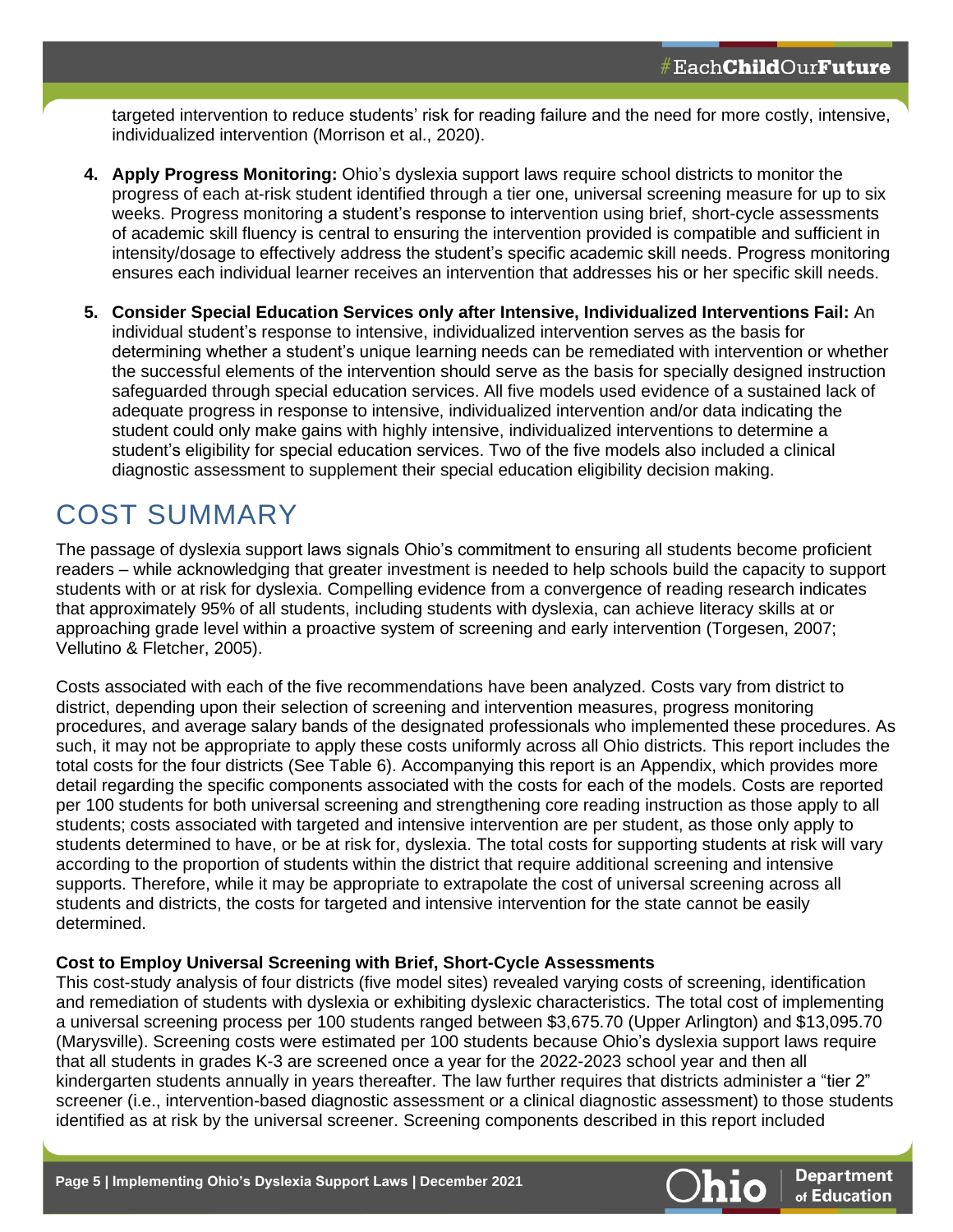**Department** of Education

universal screening, intervention-based diagnostic assessment and clinical diagnostic assessment. Full definitions of the screening options can be found in the Glossary of the Appendix.

As shown in Table 1, the selected districts implemented the components of the screening process in different ways. Costs, therefore, varied depending on the number and type of screening and assessment components used and the salary range of educators implementing the screening. For example:

- Clermont Northeastern administered a universal screener to all students in grades K-3 three times a year, followed by an intervention-based diagnostic assessment only to students determined to be at risk.
- Marysville administered both types of screeners (universal and intervention-based) to all students three times a year. Marysville was the only district out of the four that implemented all three types of screening components, which goes above and beyond the minimum requirements of Ohio's dyslexia support laws.
- Upper Arlington used a clinical diagnostic assessment as their universal screener for students in grades K-1 only once a year.
- Both Cincinnati elementary schools administered a universal screener three times a year for students in grades K-3.

Neither Upper Arlington nor Cincinnati schools reported using a tier 2 screener in their processes. See Table 1 for the components and costs for each district. Cincinnati Public Schools' totals are for two elementary buildings only.

In sum, only Clermont Northeastern and Marysville implemented screening processes that align with the requirements of Ohio's dyslexia support laws, although both employ practices that go beyond the law's minimum requirements. Specifically, Clermont Northeastern administers two universal screeners three times a year each (one is administered by staff and one is computer-based) and two intervention-based diagnostic assessments to students determined to be at risk. Marysville's screening process uses multiple measures that combine universal curriculum-based assessments and intervention-based diagnostic assessment tools three times a year along with a clinical diagnostic test to kindergarten students determined to be at risk for dyslexia. Costs incurred by Clermont Northeastern most likely reflect what other districts will need to consider as they move towards following the new laws and adhere to best practices with respect to screening.

Note that as districts move to implement the new screening laws in 2022-2023, they will be able to choose the screener they wish to implement from a list of Department-approved universal screeners and will have full autonomy to select an intervention-based diagnostic assessment that aligns with the dyslexia support laws. At the time of this report, the final list of approved universal screeners has not yet been released. As such, actual district costs for screening will vary as a function of the available screeners to choose from and the personnel costs associated with training and administering these assessments.

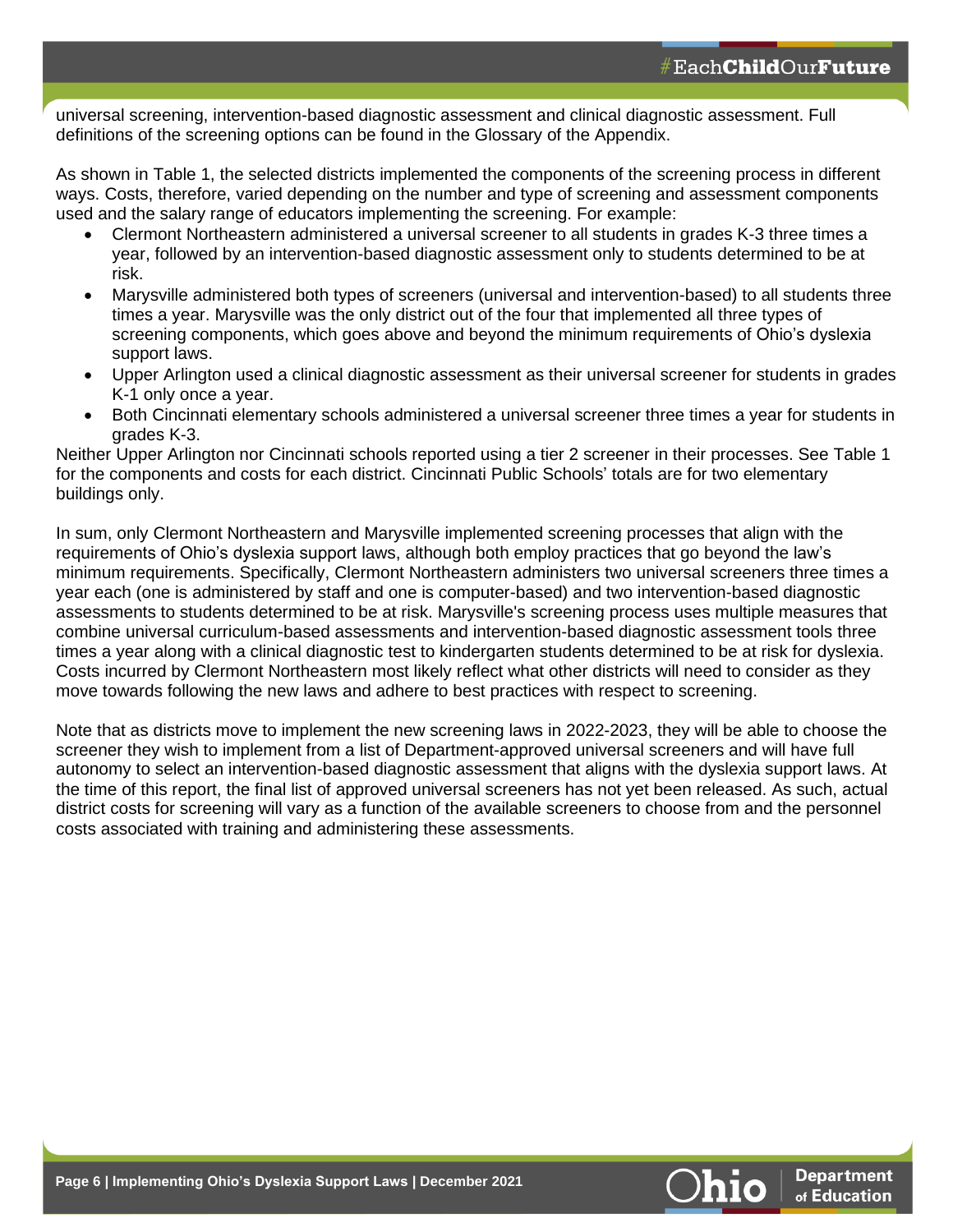|                                                                   | <b>State Law Minimum</b><br><b>Requirements</b>                                | <b>Clermont</b><br><b>Northeastern</b> | <b>Cincinnati</b><br><b>Public:</b><br>Mt.<br>Washington | <b>Cincinnati</b><br><b>Public:</b><br><b>Pleasant</b><br><b>Ridge</b> | <b>Marysville</b> | <b>Upper</b><br><b>Arlington</b> |
|-------------------------------------------------------------------|--------------------------------------------------------------------------------|----------------------------------------|----------------------------------------------------------|------------------------------------------------------------------------|-------------------|----------------------------------|
| Universal<br>Screening                                            | Once to students in<br>K-3 (2022-2023) and<br>annually for K (2023<br>onwards) | 3 times                                | 3 times                                                  | 3 times                                                                | 3 times           | $\pmb{\times}$                   |
| Intervention-<br>based<br>Diagnostic<br>Assessment                | Only for students<br>demonstrating risk                                        | ✓                                      | $\mathbf x$                                              | $\boldsymbol{\mathsf{x}}$                                              | ✓                 | $\pmb{\times}$                   |
| Clinical<br>Diagnostic<br>Assessment                              | Not required in state<br>law                                                   | $\boldsymbol{\mathsf{x}}$              | $\mathbf{x}$                                             | $\boldsymbol{\mathsf{x}}$                                              |                   |                                  |
| Cost per 100<br><b>Students</b><br>(Median<br><b>Salary Rate)</b> |                                                                                | \$7,590.79                             | \$7,058.29                                               | \$5,197.85                                                             | \$13,095.70       | \$3,675.70                       |

| Table 1. Total Cost per 100 Students for Screening Process |  |
|------------------------------------------------------------|--|
|------------------------------------------------------------|--|

**Key:**

 $\checkmark$  Administered universally to all students.

 $\checkmark$  Administered selectively to students demonstrating elevated risk.

Not administered as part of the screening process.

### **Cost to Invest in Strengthening Core Reading and Literacy Curriculum**

Establishing and implementing a strong multi-tiered system of instructional and intervention supports include three critical components: (1) strengthening core curriculum and instruction, (2) providing targeted intervention, and (3) providing intensive individualized intervention for those students who are not making progress on targeted intervention. Ohio's new dyslexia support laws are clear that districts must provide intervention and remediation for students with dyslexia or children displaying dyslexic characteristics and tendencies using a multi-sensory structured literacy program, reflecting the second and third components listed above. In order to reduce the number of students who will need targeted and individualized intervention, it is recommended that districts strengthen the core curriculum around reading instruction. The costs described below, estimated per 100 students, reflect the districts' efforts to bolster core reading instruction based on different curricula, staffing costs, and coaching models. Strengthening core instruction may decrease the number of students needing targeted and intensive intervention, thus saving a district money over time.

The cost per 100 students for strengthening the core curriculum and instruction across the four districts ranged considerably, between \$1,496.51 (Upper Arlington) and \$37,004.55 (Cincinnati Public: Mt. Washington Elementary) with a mean of \$16,656.98. Costs largely varied according to personnel costs associated with implementing the core curriculum, as detailed in the Appendix. Upper Arlington's components for strengthening core instruction only included program materials and progress monitoring (see Table 2), whereas Cincinnati's Mt. Washington Elementary included a program, materials, training, staffing costs associated with coaching, progress monitoring, and fidelity of implementation (see Table 3). The costs for strengthening core curriculum included programming, materials, training and coaching, progress monitoring and fidelity of implementation.

Costs associated with personnel time are typically the largest component in cost analysis in educational settings (Barrett et al., 2020). To provide an accurate estimate of salary rates in Ohio, careful attention was

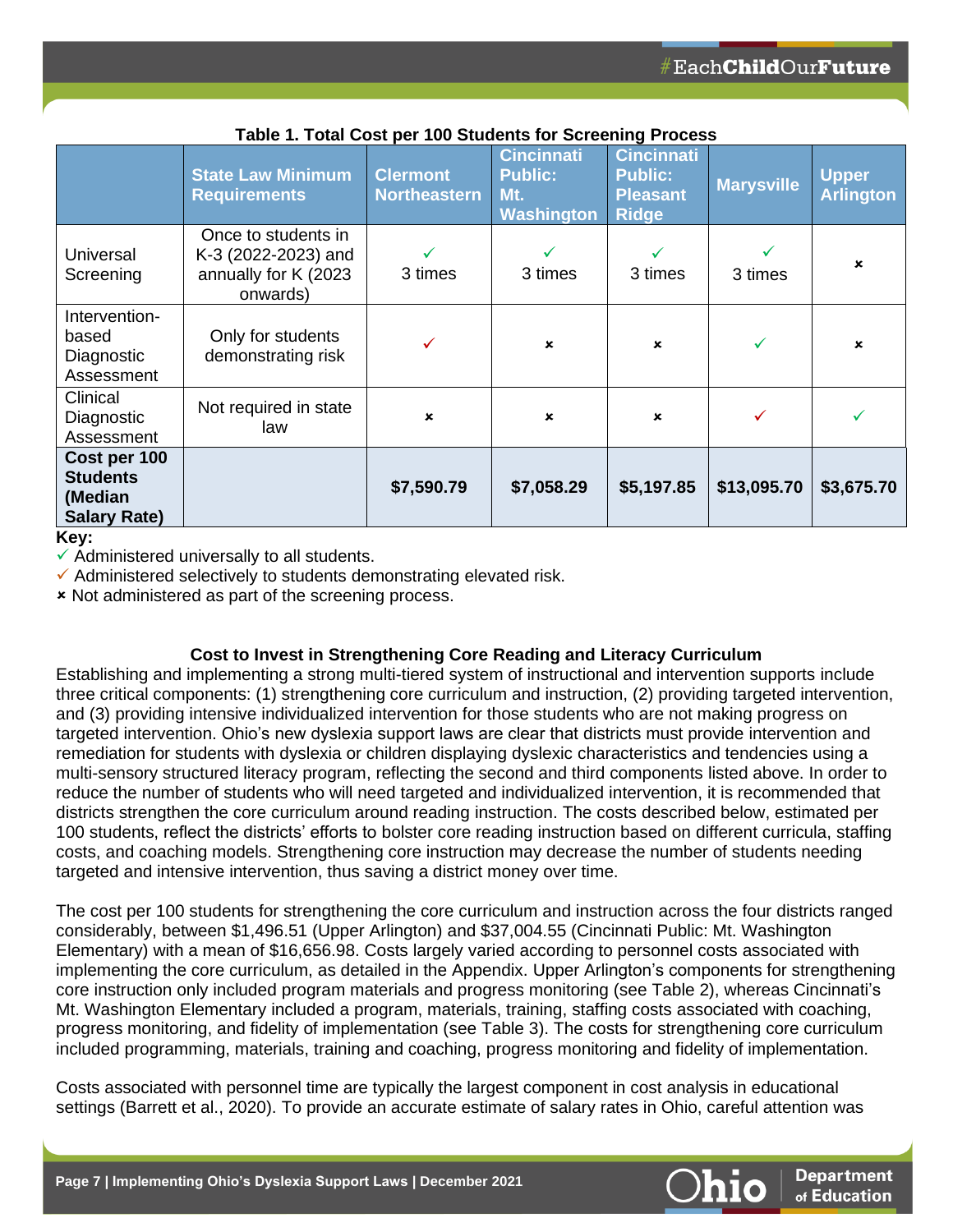paid to the annual salary by role (e.g., teacher, school psychologist, principal) given the varied number of days under contract and number of hours per day stipulated. Salary information (i.e., annual salary, number of days per week, number of days under contract) was obtained for the 2019 calendar year, which includes contracts for the 2018-2019 and 2019-2020 school years.<sup>3</sup> Personnel benefits were included in the hourly salary rate at 33%. Salary rates across the spectrum (low, medium and high) were calculated based on the median salary for each educational professional involved in the screening, identification and intervention processes (teachers, speech-language pathologists, school psychologists, etc.). "Low salary rate" represented the 25<sup>th</sup> percentile of the spectrum, "Medium salary rate" represented the median reported salary and "High salary rate" represented the 75<sup>th</sup> percentile. The Appendix provides full details of the low, medium and high salary rates for all relevant school personnel.

| <b>Component</b>                                  | <b>Element</b>                                  | <b>Cost</b>         |  |
|---------------------------------------------------|-------------------------------------------------|---------------------|--|
| Program<br><b>Materials</b><br>Training           | <b>Wilson Fundations</b><br>Heggerty            | \$239.38<br>\$70.13 |  |
| Coaching                                          | <b>Instructional Coach</b>                      | $$ -$               |  |
| Delivery                                          | Core Instruction with<br>Supplements            | $\mathsf{\$}$ -     |  |
| <b>Fidelity</b>                                   | <b>Implementation Fidelity</b><br><b>Checks</b> | $\mathsf{\$}$ -     |  |
| Progress<br>Monitoring                            | <b>STAR</b>                                     | \$1,187.00          |  |
| <b>Cost per 100 Students</b>                      | \$1,496.51                                      |                     |  |
| <b>Training Cost per Educator</b><br>(Fundations) | \$289.00                                        |                     |  |

#### **Table 2. Cost per 100 Students for Strengthening the Core Curriculum and Instruction at Upper Arlington Schools**



**Department** of Education

<sup>&</sup>lt;sup>3</sup> Salary figures for personnel involved in the screening and early intervention of students with, or at risk for, dyslexia were obtained from a publicly accessible database created by The Buckeye Institute [\(https://www.buckeyeinstitute.org\)](https://www.buckeyeinstitute.org/).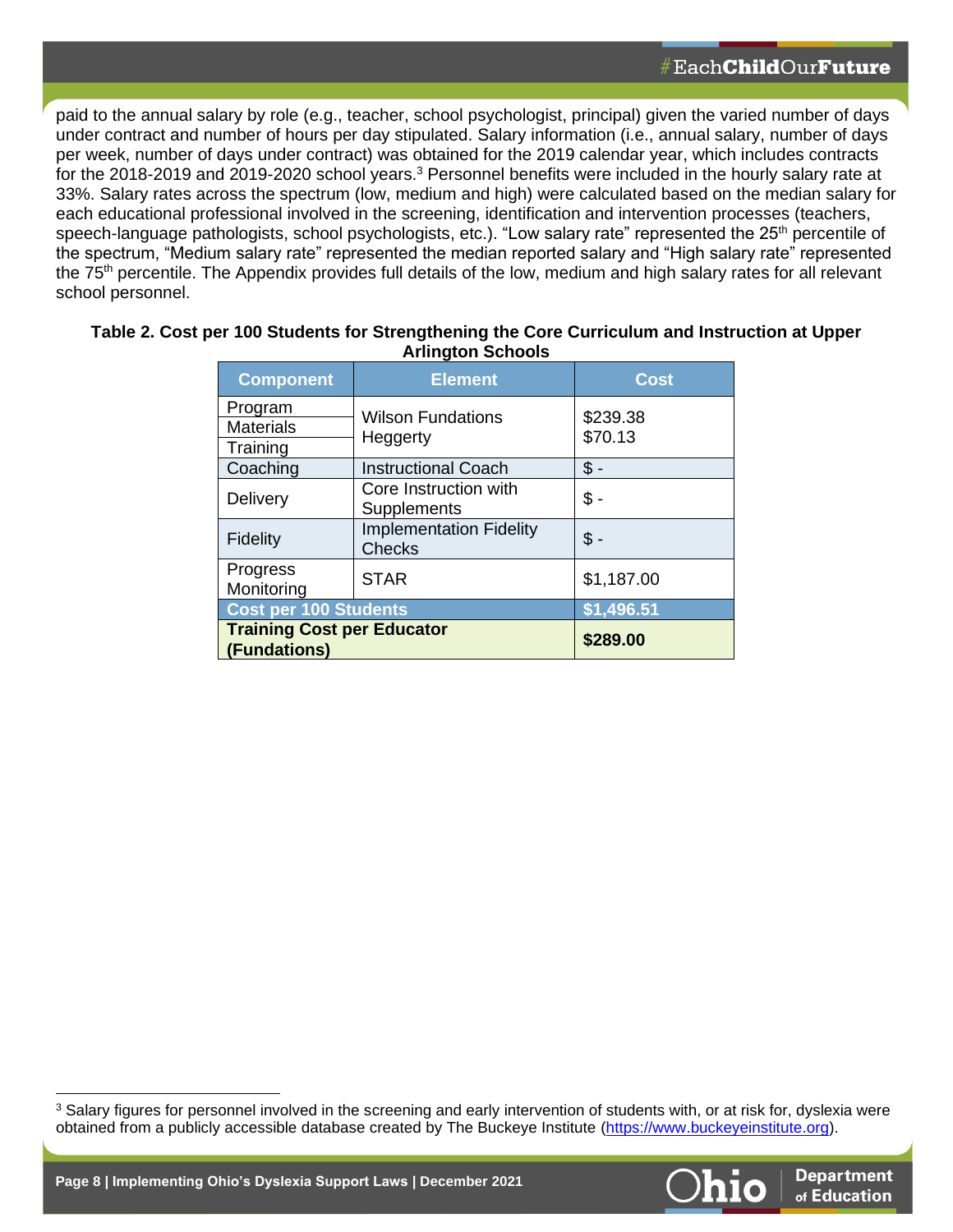**Department** of Education

#### **Table 3. Total Cost per 100 Students for Strengthening the Core Curriculum and Instruction at Cincinnati Public Schools' Mt. Washington Elementary**

| <b>Component</b>                              | <b>Element</b>                | <b>Cost at Median</b><br><b>Salary</b> |  |
|-----------------------------------------------|-------------------------------|----------------------------------------|--|
| Program                                       | <b>Wilson Fundations</b>      | \$3,498.56                             |  |
|                                               | Geodes Library (K-2)          | \$5,896.28                             |  |
|                                               | Decodable texts               | \$950.48                               |  |
| <b>Materials</b>                              | Consumables: 1-year           | \$1,127.23                             |  |
|                                               | Photocopies                   | \$106.38                               |  |
| Training                                      |                               | \$614.89                               |  |
| Coaching                                      | <b>Instructional Coach</b>    | \$23,404.26                            |  |
|                                               | Core instruction with         | $\mathsf{\$}$ -                        |  |
| Delivery                                      | supplements                   |                                        |  |
|                                               | <b>Conducted by Reading</b>   | \$390.38                               |  |
|                                               | Fidelity<br><b>Specialist</b> |                                        |  |
| Progress                                      | Acadience: Winter &           |                                        |  |
| Monitoring                                    | Spring Benchmark              | \$1,016.09                             |  |
| <b>Cost per 100 Students</b>                  |                               | \$37,004.55                            |  |
| <b>Training Cost per Educator</b><br>\$289.00 |                               |                                        |  |

*Note: Costs are based on the median salary and differed marginally across salary rates. Full details per salary rate are provided in the Appendix.*

#### **Cost to Use Diagnostic Assessment Data and Progress Monitoring to Match Students to Evidence Based Targeted Interventions**

The cost per student for targeted intervention ranges between \$30.00 (Upper Arlington, see Table 4) and \$2,704.34 (Cincinnati Public, Mt. Washington Elementary, see Table 5) with a mean of \$1,758.57. The costs for intensive, individualized intervention range between \$1,925.54 (Cincinnati Public, Mt. Washington Elementary, see Table 5) and \$3,945.18 (Upper Arlington, see Table 4) with a mean of \$3,059.35. These costs per student for targeted and intensive and individualized intervention varied according to the selected programming, materials, training and coaching, delivery, progress monitoring and fidelity of implementation. Detailed costs per these components are outlined for each district in the Appendix. Districts across Ohio are not mandated to use any one specific intervention program; therefore, the costs to implement the intervention and remediation components of the dyslexia support laws are likely to vary considerably, based on the selected intervention, materials, training, and personnel costs. Moreover, these costs will vary according to the proportion of children requiring targeted and individualized support. For districts looking to provide instruction within a Multi-Tiered System of Support (MTSS) framework, the expectation is that anywhere from 10-15% of students will need targeted intervention and approximately 1-5% of students will need intensive individualized support. However, the actual proportion of children who need these levels of support will vary from district to district.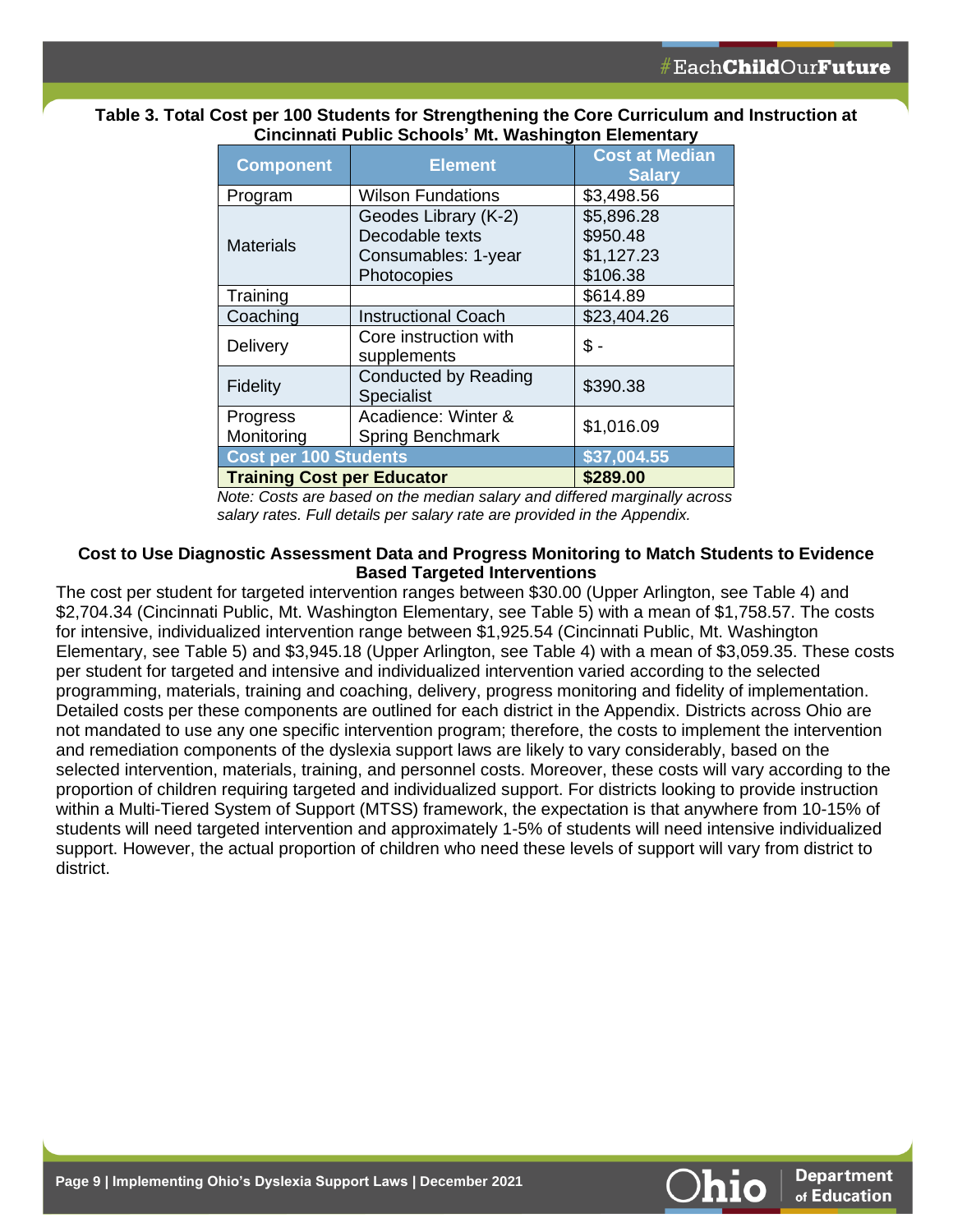#### **Table 4. Cost per Student for Targeted Intervention and Intensive, Individualized Intervention at Upper Arlington Schools**

| <b>Component</b>                        | <b>Element</b>                                                     | <b>Cost at Median</b><br><b>Salary</b> |  |
|-----------------------------------------|--------------------------------------------------------------------|----------------------------------------|--|
| Program                                 | Lexia <sup>®</sup> Core5 <sup>®</sup> Reading                      | \$30.00                                |  |
| <b>Materials</b>                        | <b>Orton-Gillingham Materials</b><br>(Individualized Intervention) | \$263.33<br>\$75.15                    |  |
| Training                                | Orton-Gillingham Training<br>(Individualized Intervention)         | \$83.33                                |  |
| Coaching                                |                                                                    | $\mathsf{\$}$ -                        |  |
|                                         | <b>Targeted Intervention</b><br>Groups                             | $\mathsf{\$}$ -                        |  |
| Delivery                                | Individualized Intervention:<br>Orton-Gillingham                   | \$3,523.37                             |  |
| Fidelity                                |                                                                    | $\mathsf{\$}$ -                        |  |
| Progress<br>Monitoring                  |                                                                    | $\$\,$ -                               |  |
| <b>Cost per Student: Targeted</b>       | \$30.00                                                            |                                        |  |
| <b>Cost per Student: Individualized</b> | \$3,945.18                                                         |                                        |  |

**Table 5. Cost per Student for Targeted Intervention and Intensive, Individualized Intervention at Cincinnati Public Schools' Mt. Washington Elementary**

| <b>Component</b>                                      | <b>Element</b>                            | <b>Cost at Median</b><br><b>Salary</b> |  |
|-------------------------------------------------------|-------------------------------------------|----------------------------------------|--|
| Program                                               | Orton-Gillingham<br><b>Card Decks</b>     | \$18.00                                |  |
| <b>Materials</b>                                      | Photocopies                               | \$6.67                                 |  |
| Training                                              | \$1,750 per teacher                       | \$466.67                               |  |
| Coaching                                              | <b>Instructional Coach</b>                | $$ -$                                  |  |
| <b>Delivery</b>                                       | <b>Targeted Intervention</b><br>Groups    | \$2,093.03                             |  |
|                                                       | Individualized Intervention               | \$1,314.23                             |  |
| Fidelity                                              | Conducted by<br><b>Reading Specialist</b> | \$24.46                                |  |
| Progress<br>Monitoring                                | <b>Acadience Reading</b>                  | \$95.51                                |  |
| \$2,704.34<br><b>Cost per Student: Targeted</b>       |                                           |                                        |  |
| <b>Cost per Student: Individualized</b><br>\$1,925.54 |                                           |                                        |  |

*Note: Instructional coaching cost are accounted for in core curriculum and instruction costs*

The total amount for strengthening a multi-tiered system of instruction and intervention across the four districts ranges from \$5,471.69 (Upper Arlington) to \$41,634.43 (Cincinnati, Mt. Washington elementary) with a mean of \$21,474.89. These amounts vary due to the intensity of strength needed in a district, or in the case of Mt. Washington, a building. Table 6 illustrates that the range of costs to strengthen core instruction are wide. As detailed in the Appendix, these costs vary largely due to the number and type of programs used and the personnel costs associated with the time for training and appropriate implementation. Thus, the costs outlined below are representative of the unique needs of Ohio districts and the range of expenses districts will need to consider will be broad.

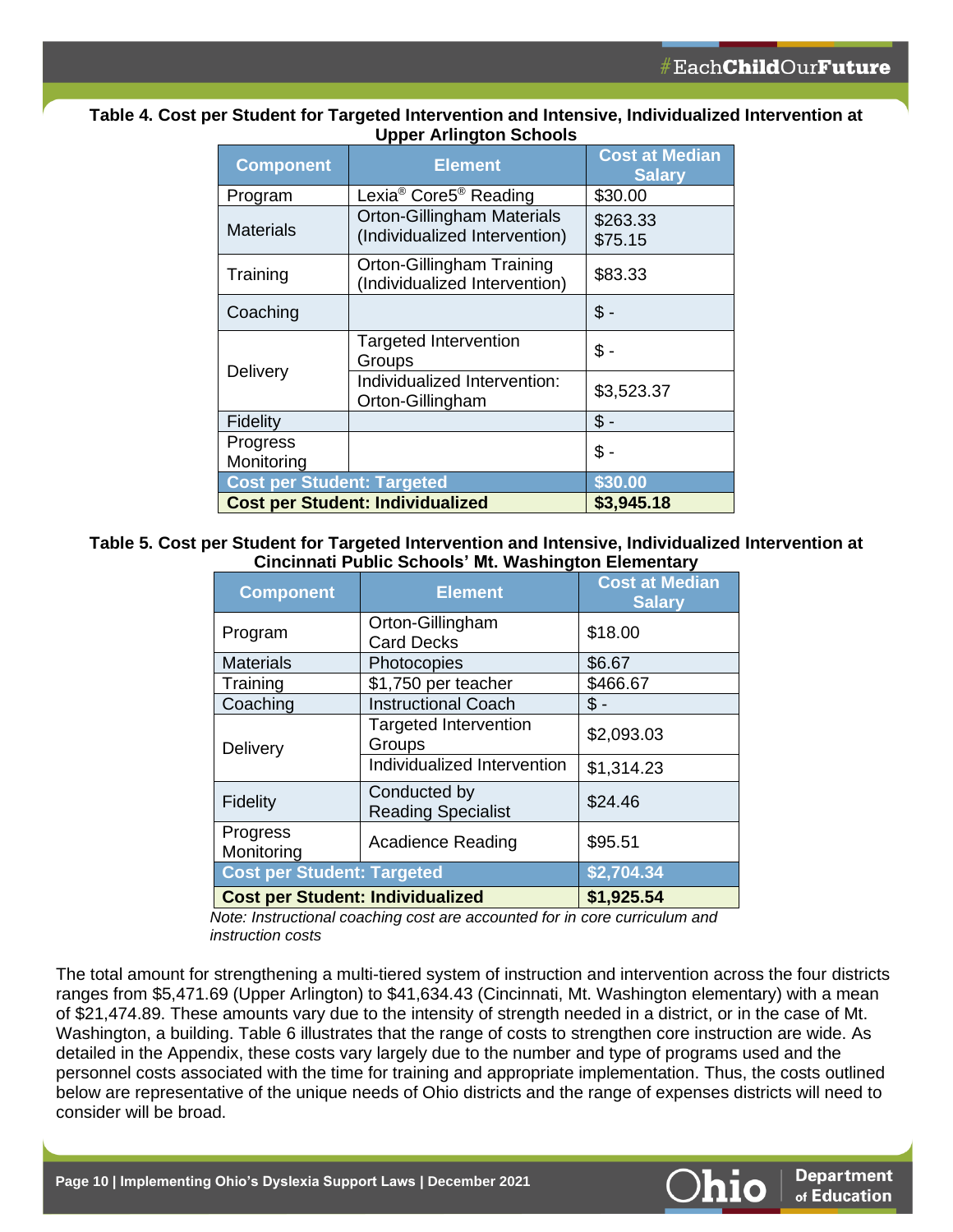**Department** of Education

### **CONCLUSION**

This report provides a brief analysis of the costs associated with varying implementation levels of universal screening, diagnostic assessments, core reading instruction and intervention practices specific to four school districts in Ohio. These costs are summarized below in Table 6 and illustrate the range of four districts as they work to implement components of Ohio's dyslexia support laws, which will go into effect in the 2022-2023 school year.

As indicated above, the wide range of costs reflect the vast differences with respect to the number and type of screening measures and intervention programs used, and the personnel costs of administering these measures and programs. When interpreting the mean cost across districts, it is important to remember that the components for each district varied considerably (e.g., some districts included staffing costs and some did not, some districts used multiple screening measures and others used only one) and may not be directly comparable, particularly with respect to screening.

Marysville is the only district of those studied that incorporated all three components of the screening process outlined in the analysis. The tier one universal screener and tier two intervention-based diagnostic assessment are both required under the dyslexia laws. The tier three clinical diagnostic assessment is not required; however, Marysville uses this assessment for students who continue to show signs of risk based on the tier 2 intervention-based diagnostic assessment. Upper Arlington administers a clinical diagnostic assessment to every K-1 student but did not report the inclusion of a universal screener or an intervention-based diagnostic assessment. Thus, for a detailed understanding of the components associated with each district's median expenses, please refer to the Appendix.

The four districts illustrated in this study already had many components of effective screening, intervention and remediation services in place. In addition, these districts had invested significant funds toward strengthening core reading and literacy instruction for all students, so their targeted and intensive intervention costs were likely lower in comparison to other districts without these measures already in place. Therefore, the financial resources required may be substantially more for districts with limited or no components of screening and targeted and intensive intervention services in place specific to meeting the needs of students with dyslexia or exhibiting dyslexic characteristics. There may be districts across Ohio who have some of these components in place and many that may not have any in place.

In sum, the cost study analysis revealed districts across Ohio will likely incur significant expenses for the implementation of dyslexia screening, identification and remediation services and that these costs will vary considerably depending upon the district's implementation status, screeners and assessments selected, frequency of use of screeners and assessments, resources, and staffing models. For the 2022-23 school year, the total cost will be higher because of the requirement to universally screen all students in grades K-3, but following the initial year, the total cost should drop as the law only requires Kindergarten universal screening annually thereafter. In the short term, schools and districts can use the additional state foundation funds provided through the recently enacted state budget and new school funding formula to support these efforts. Schools and districts can also make a strong connection between these dyslexia supports and the ongoing response to the COVID-19 pandemic. As a result, the significant influx in federal COVID relief funds may be leveraged to support these new or increased costs for the next several years. Longer term, the state should determine if and how to incorporate these requirements into the state's school funding formula. While the new formula funds students at grades K-3 at lower student teacher ratios and provides supplemental funding for economically disadvantaged students and districts with lower capacity to raise local revenue, the state should consider if modifications to the formula are warranted to further alleviate these costs. Dedicated funding may help districts build capacity to increase and sustain effective implementation of screening, instruction and intervention for their students with dyslexia or dyslexic tendencies.